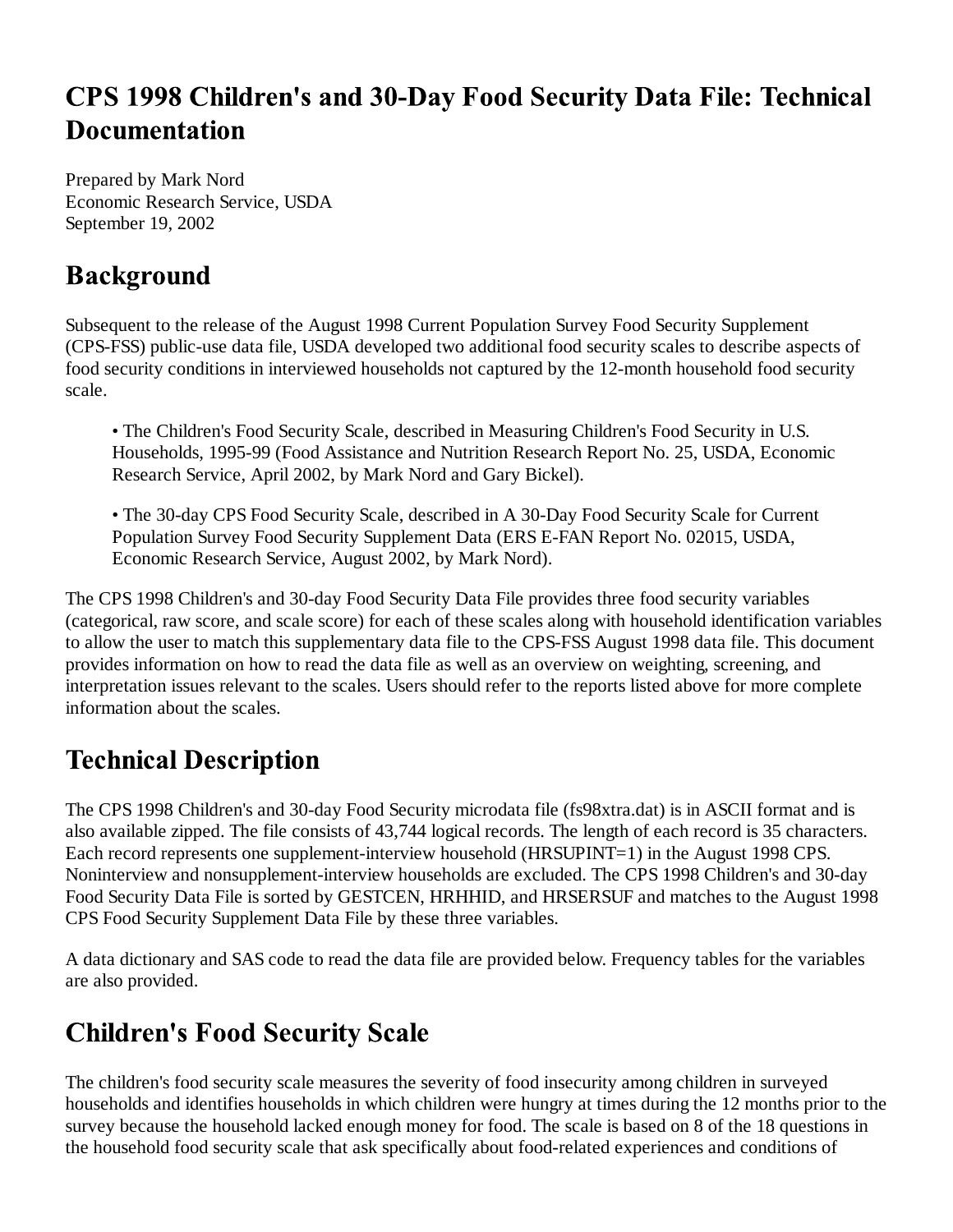children. The data file provides three variables based on the scale that describe the food security status of children in each household during the 12 months prior to the survey. HRFS12M6 is the children's food security raw score—a count of the number of behaviors and conditions indicating food insecurity among the children that were reported by the household respondent. HRFS12M7—the children's food security scale score—is a graduated, interval-level measure of food insecurity appropriate for use in linear models. It is based on fitting the responses to the child-referenced items a single parameter Rasch model. Scale values range from about 4 to 13. Scale scores for households that affirmed no items cannot be calculated within the Rasch model. These households were less food insecure than those that affirmed one item, but their level of food security or food insecurity is not known and may vary from household to household. These households are assigned a scale score of 6 to remind users that they require special handling in analyses that assume linearity of the scale scores. HRFS12M5 is a categorical variable based on the scale score (or raw score), that classifies households as to whether any child in the household was hungry during the year because the household lacked money and other resources for food.

The categorical variable for children's food security status (HRFS12M5) identifies households vis-à-vis a single threshold—hunger among children. USDA has not specified a less severe threshold, but users who wish to implement a less severe threshold for monitoring or analytic purposes can do so based either on the raw score or scale score. See Measuring Children's Food Security in U.S. Households, 1995-99, page 12, for further information on this topic.

No adjustment has been made for screening differences to make the 1998 children's food security variables comparable to years prior to 1998 (see technical documentation for the August 1998 CPS-FSS for information about screening differences across the years). The effects of year-to-year screening differences on the measured prevalence of hunger among children are negligible, and the effects at the lowest severity level measured by the children's food security scale are small. Users who wish to adjust the measure to maximize comparability with statistics from the 1995-97 data can do so using the variable HRFS12CS in the main August 1998 CPS-FSS data file to identify screening status under the "common screen." For households screened out at the preliminary screener (HRFS12CS=1), the children's food security raw score should be set to 0, scale score to –6, and food security status to 1.

The appropriate sampling weights for use with the children's food security scale are the Household Food Security Status Weight (HHFSWGT) and Person Food Security Status Weight (PWFSWGT). These adjust for the exclusion of households in part of the 8th rotation, which were administered experimental versions of some food security questions in 1998 and do not have valid scores on the standard measures.

#### **30-day CPS Food Security Scale**

The 30-day CPS food security scale measures the severity of food insecurity in the household during the 30 days prior to the survey. It is based on follow-up questions to a subset of the questions upon which the standard 12-month scale is based. Households reporting that a behavior or condition occurred during the past 12 months were asked whether it occurred during the past 30 days. The 30-day scale is conceptually and operationally consistent with the 12-month scale. That is to say, equal scores on the two scales represent (probabilistically) the same array of conditions and behaviors, differing only with regard to the time period (30 days versus 12 months) during which those conditions and behaviors may have occurred.

The data file provides three variables based on the scale that describes the food security status of each household during the previous 30 days. HRFS30M2 is the 30-day food security raw score—a count of the number of behaviors and conditions indicating food insecurity that were reported to have occurred during the past 30 days. HRFS30M3—the 30-day food security scale score—is a graduated, interval-level measure of food insecurity appropriate for use in linear models. It is based on fitting the responses to the 30-dayreferenced items a single parameter Rasch model. Scale values range from about 3 to 13. Scale scores for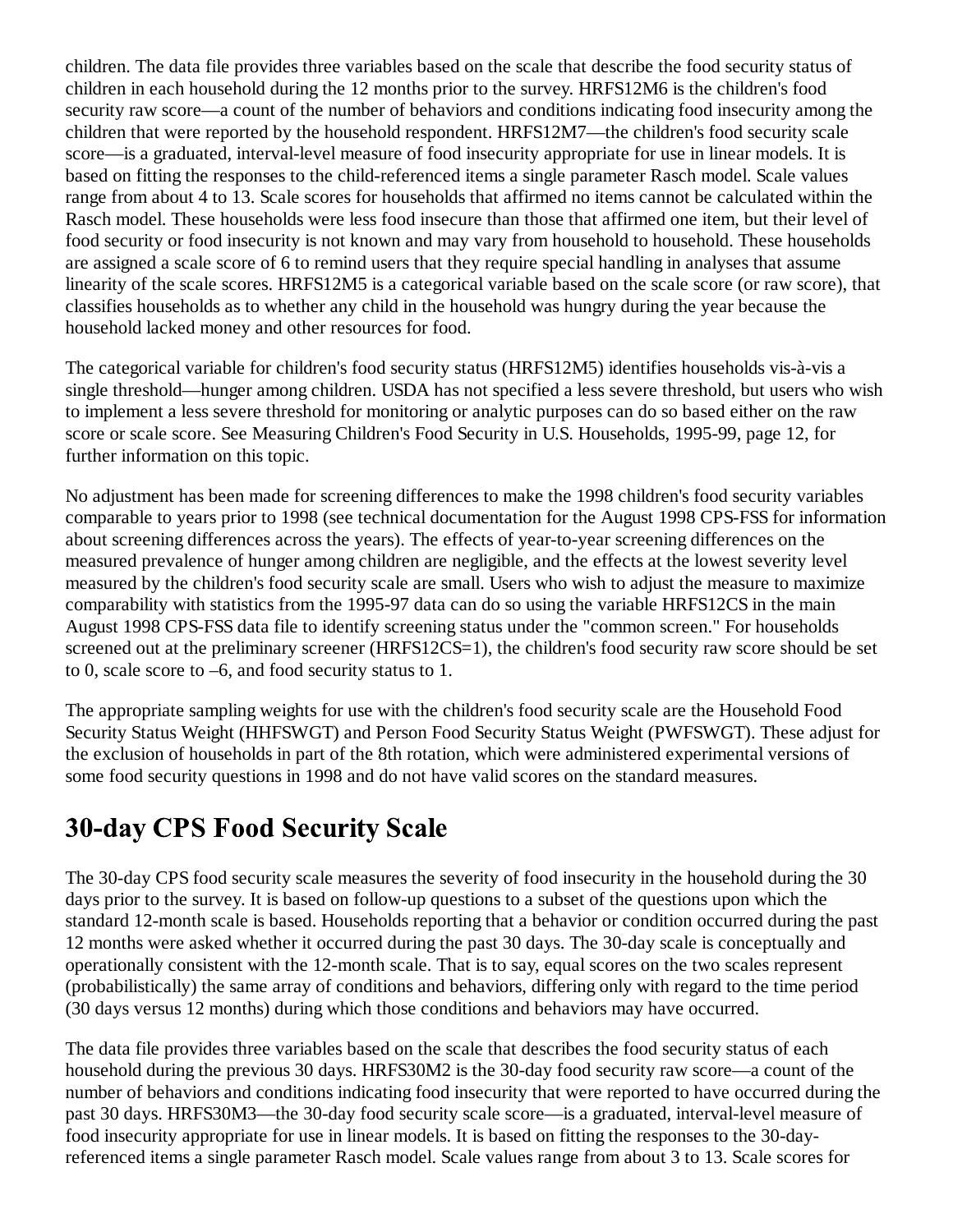households that affirmed no items cannot be calculated within the Rasch model. These households were less food insecure than those that affirmed one item, but their level of food security or food insecurity is not known and may vary from household to household. These households are assigned a scale score of 6 to remind users that they require special handling in analyses that assume linearity of the scale scores. HRFS30M1 is a categorical variable based on the scale score (or raw score plus presence or absence of children in the household), that classifies households as to food security status during the month prior to the survey

The 30-day scale does not measure the less severe range of food insecurity measured by the 12-month scale because six of the less severe questions in the 12-month scale (3 for households without children) lack 30-day followup questions and therefore have no counterpart in the 30-day scale. As a result, the lowest threshold that can be identified by the 30-day scale is substantially more severe than the food-insecure threshold. It is appropriate to consider households that affirmed one or two items in the 30-day scale to be food insecure without hunger. However, it is not appropriate to describe all households with raw scores of zero as food secure. Some of these households were, in fact, food insecure during the 30-day period, but are not identified as food insecure by this scale. The lower threshold (one or more affirmatives) may be useful for both analytic and monitoring purposes, but appropriate language should be used to describe the ranges of severity below and above that threshold so that the meaning of the threshold is not confused with that of the food-insecure threshold on the 12-month scale.

No adjustment has been made for screening differences to make the 1998 30-day food security variables comparable to years prior to 1998 (see technical documentation for the August 1998 CPS-FSS file for information about screening differences across the years). The effects of year-to-year screening differences on the measured prevalence of hunger are negligible, and the effects at the lowest severity level measured by the 30-day food security scale are modest. Users who wish to adjust the measure to maximize comparability with statistics from the 1995-97 data can do so using the variable HRFS12CS in the main August 1998 CPS-FSS data file to identify screening status under the "common screen." For households screened out at the preliminary screener (HRFS12CS=1), the 30-day food security raw score should be set to 0, scale score to –6, and food security status to 1. (Exception: missing values should be retained for all households in rotation 8 regardless of screening status.)

Households in rotation 8 (HRMIS=8) do not have valid values on the 30-day food security variables. These households were administered experimental versions of some of the food security questions, and these did not include 30-day follow-up questions. The appropriate sampling weights for use with the 30-day food security scale are the Household Supplement Weight (HHSUPWGT) and Person Supplement Weight (PWSUPWGT). These weights can be used as is to calculate percentages or to weight regression analyses. To estimate absolute numbers of households in categories specified by 30-day food security variables, the weights must be adjusted to account for the loss of about one-eighth of the sample. The appropriate multipliers are:

• 103,620,000 / 90,586,790 for HHSUPWGT (the weighted number of households in rotations 1-8 divided by the weighted number of households in rotations 1-7)

• 269,287,100 / 236,066,300 for PWSUPWGT (the weighted number of persons in rotations 1-8 divided by the weighted number of persons in rotations 1-7)

### Data Dictionary: CPS 1998 Children's and 30-Day Food Security Data File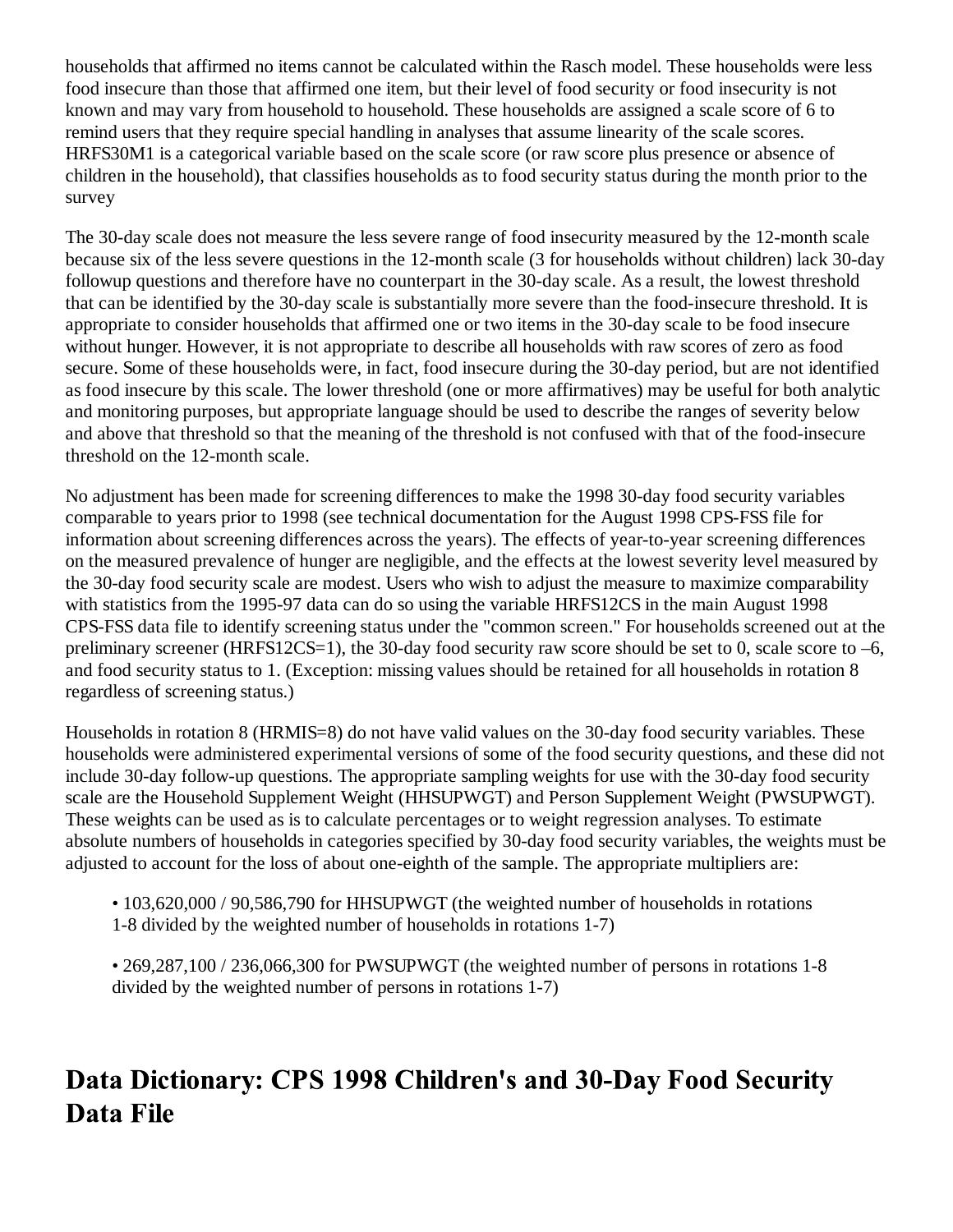| <b>NAME</b>     | <b>SIZE</b>    | <b>DESCRIPTION</b>                                                                                                                                                                                                                                                                                                                                                                                                  | <b>LOCATION</b>                  |
|-----------------|----------------|---------------------------------------------------------------------------------------------------------------------------------------------------------------------------------------------------------------------------------------------------------------------------------------------------------------------------------------------------------------------------------------------------------------------|----------------------------------|
| <b>GESTCEN</b>  | 2              | <b>Census State Code</b>                                                                                                                                                                                                                                                                                                                                                                                            | $1 - 2$                          |
| <b>HRHHID</b>   | 15             | Household Identifier                                                                                                                                                                                                                                                                                                                                                                                                | $3-17$                           |
| <b>HRSERSUF</b> | 2              | Serial Suffix                                                                                                                                                                                                                                                                                                                                                                                                       | 18-19                            |
| HRFS12M5        | $\overline{2}$ | Children's Hunger Status, 12-Month Recall<br>(Recode of HRFS12M7)<br>EDITED UNIVERSE: HRSUPINT=1 and one or more persons in<br>household with PERRP>3 and PRTAGE 0-17 and HHFSWGT gt 0<br><b>VALID ENTRIES:</b><br>1 Hunger unlikely among children<br>2 Food insecure with hunger among children<br>-9 No response<br>-1 Not in universe                                                                           | $20 - 21$                        |
| HRFS12M6        | $\overline{2}$ | Children's Food Security Raw Score, 12-Month Recall<br>EDITED UNIVERSE: HRSUPINT=1 and one or more persons in<br>household with PERRP>3 and PRTAGE 0-17 and HHFSWGT gt 0<br><b>VALID ENTRIES:</b><br>0 No affirmative responses or did not pass initial screen<br>1-8 Number of affirmative responses to the 8 food<br>security items in the Children's Food Security Scale<br>-9 No response<br>-1 Not in universe | $22 - 23$                        |
| HRFS12M7        | $\overline{4}$ | Children's Food Security Rasch Scale Score, 12-Month Recall<br>EDITED UNIVERSE: HRSUPINT=1 and one or more persons in<br>household with PERRP>3 and PRTAGE 0-17 and HHFSWGT gt 0<br><b>VALID ENTRIES:</b><br>4.11:12.25 Rasch scale score assigned to household (based on raw<br>score, HRFS12M6)<br>-6 Raw score=0; no scale score assigned<br>-9 No Response<br>Not in universe<br>$-1$                           | 24-27<br>(2 implied<br>decimals) |
| HRFS30M1        | $\overline{2}$ | Summary Food Security Status, 30-Day Recall<br>(Recode of HRFS30M3)<br>EDITED UNIVERSE: HRSUPINT=1 and HRMIS<=7<br><b>VALID ENTRIES:</b><br>1 Food secure or low-severity level of food insecurity<br>2 Food insecure without hunger                                                                                                                                                                                | 28-29                            |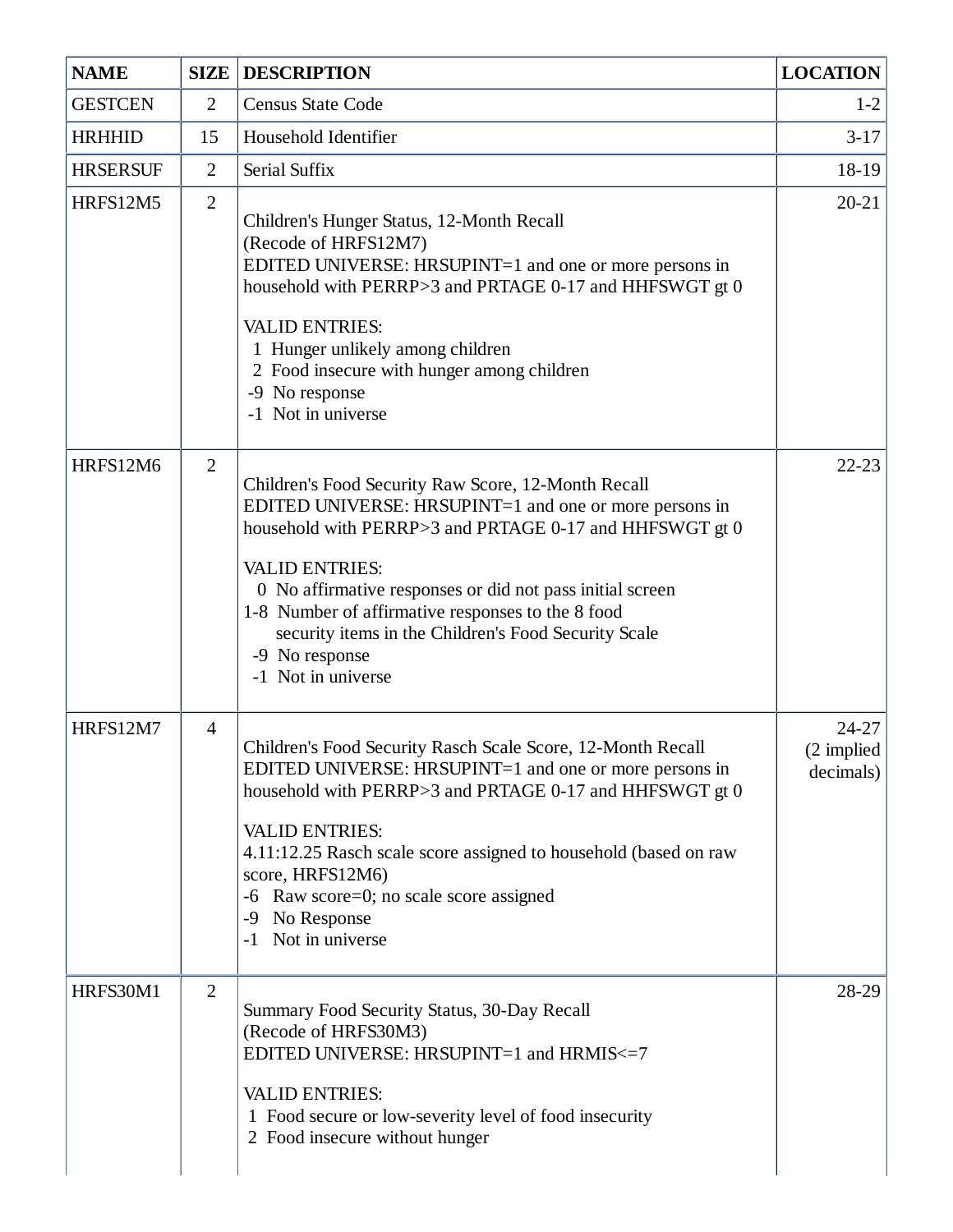|          |                | 3 Food insecure with hunger<br>-9 No response<br>-1 Not in universe                                                                                                                                                                                                                                                                                                          |                                      |
|----------|----------------|------------------------------------------------------------------------------------------------------------------------------------------------------------------------------------------------------------------------------------------------------------------------------------------------------------------------------------------------------------------------------|--------------------------------------|
| HRFS30M2 | 2              | Food Security Rasch Scale Score, 30-Day Recall<br>EDITED UNIVERSE: HRSUPINT=1 and HRMIS<=7<br><b>VALID ENTRIES:</b><br>0 No affirmative responses or did not pass initial screen<br>1-12 Number of affirmative responses to the 12 food<br>security items in the 30-day food security scale<br>-9 No response<br>-1 Not in universe                                          | $30 - 31$                            |
| HRFS30M3 | $\overline{4}$ | Food Security Rasch Scale Score, 30-Day Recall<br>EDITED UNIVERSE: HRSUPINT=1 and HRMIS<=7<br><b>VALID ENTRIES:</b><br>4.90:12.49 Rasch scale score assigned to household (based on raw<br>score, HRFS12M2 and presence or absence of children in the<br>household)<br>-6 Raw score=0; no scale score assigned<br>No Response<br>-9<br>-1 Not in universe -1 Not in universe | $32 - 35$<br>(2 implied<br>decimals) |

### Frequencies of CPS 1998 Children's and 30-Day Food Security **Variables**

HH in supp (from ascii file with decimals restored), unweighted

| hrfs12m5       | Frequency | Percent | Cumulative<br>frequency | Cumulative<br>percent |
|----------------|-----------|---------|-------------------------|-----------------------|
| $-9$           | 48        | 0.11    | 48                      | 0.11                  |
| $-1$           | 29508     | 67.46   | 29556                   | 67.57                 |
| 1              | 14073     | 32.17   | 43629                   | 99.74                 |
| $\overline{2}$ | 115       | 0.26    | 43744                   | 100.00                |
| hrfs12m6       | Frequency | Percent | Cumulative<br>frequency | Cumulative<br>percent |
| $-9$           | 48        | 0.11    | 48                      | 0.11                  |
| $-1$           | 29508     | 67.46   | 29556                   | 67.57                 |
| $\overline{0}$ | 11766     | 26.90   | 41322                   | 94.46                 |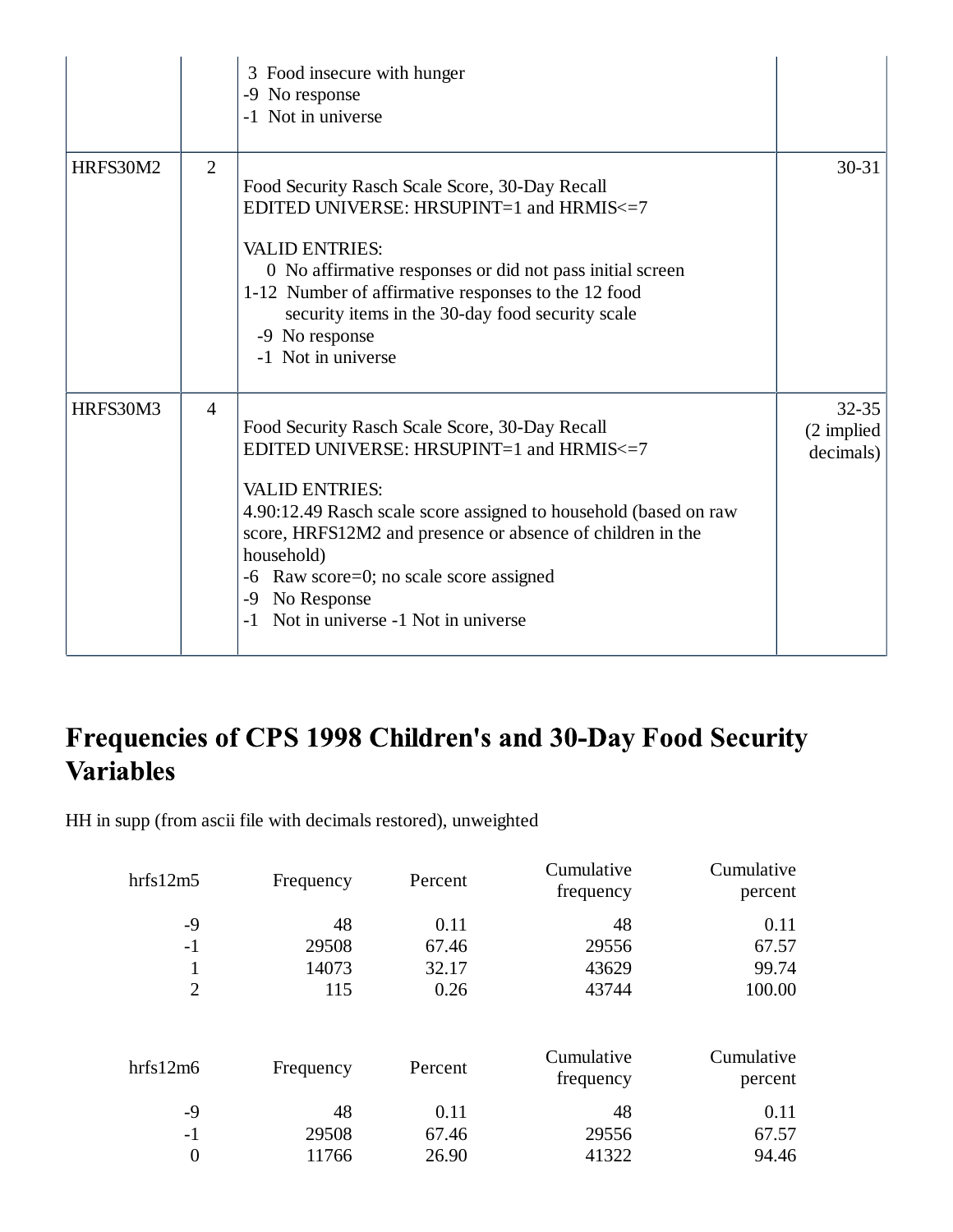|                | 1129 | 2.58 | 42451 | 97.04  |
|----------------|------|------|-------|--------|
| $\overline{2}$ | 635  | 1.45 | 43086 | 98.50  |
| 3              | 440  | 1.01 | 43526 | 99.50  |
| 4              | 103  | 0.24 | 43629 | 99.74  |
| 5              | 49   | 0.11 | 43678 | 99.85  |
| 6              | 27   | 0.06 | 43705 | 99.91  |
| 7              | 30   | 0.07 | 43735 | 99.98  |
| 8              | 9    | 0.02 | 43744 | 100.00 |

| hrfs12m7 | Frequency | Percent | Cumulative<br>frequency | Cumulative<br>percent |
|----------|-----------|---------|-------------------------|-----------------------|
| -9       | 48        | 0.11    | 48                      | 0.11                  |
| -6       | 11766     | 26.90   | 11814                   | 27.01                 |
| $-1$     | 29508     | 67.46   | 41322                   | 94.46                 |
| 4.11     | 1129      | 2.58    | 42451                   | 97.04                 |
| 5.85     | 635       | 1.45    | 43086                   | 98.50                 |
| 7.54     | 440       | 1.01    | 43526                   | 99.50                 |
| 8.79     | 103       | 0.24    | 43629                   | 99.74                 |
| 9.62     | 49        | 0.11    | 43678                   | 99.85                 |
| 10.45    | 27        | 0.06    | 43705                   | 99.91                 |
| 11.5     | 30        | 0.07    | 43735                   | 99.98                 |
| 12.25    | 9         | 0.02    | 43744                   | 100.00                |

| hrfs30m1       | Frequency | Percent | Cumulative<br>frequency | Cumulative<br>percent |
|----------------|-----------|---------|-------------------------|-----------------------|
| -9             | 110       | 0.25    | 110                     | 0.25                  |
| $-1$           | 5358      | 12.25   | 5468                    | 12.50                 |
|                | 36478     | 83.39   | 41946                   | 95.89                 |
| $\overline{2}$ | 795       | 1.82    | 42741                   | 97.71                 |
| 2              | 1003      | 2.29    | 43744                   | 100.00                |

| hrfs30m2       | Frequency | Percent | Cumulative<br>frequency | Cumulative<br>percent |
|----------------|-----------|---------|-------------------------|-----------------------|
| $-9$           | 110       | 0.25    | 110                     | 0.25                  |
| $-1$           | 5358      | 12.25   | 5468                    | 12.50                 |
| $\overline{0}$ | 36478     | 83.39   | 41946                   | 95.89                 |
|                | 394       | 0.90    | 42340                   | 96.79                 |
| $\overline{2}$ | 401       | 0.92    | 42741                   | 97.71                 |
| 3              | 379       | 0.87    | 43120                   | 98.57                 |
| 4              | 246       | 0.56    | 43366                   | 99.14                 |
| 5              | 149       | 0.34    | 43515                   | 99.48                 |
| 6              | 97        | 0.22    | 43612                   | 99.70                 |
|                | 89        | 0.20    | 43701                   | 99.90                 |
| 8              | 17        | 0.04    | 43718                   | 99.94                 |
| 9              | 12        | 0.03    | 43730                   | 99.97                 |